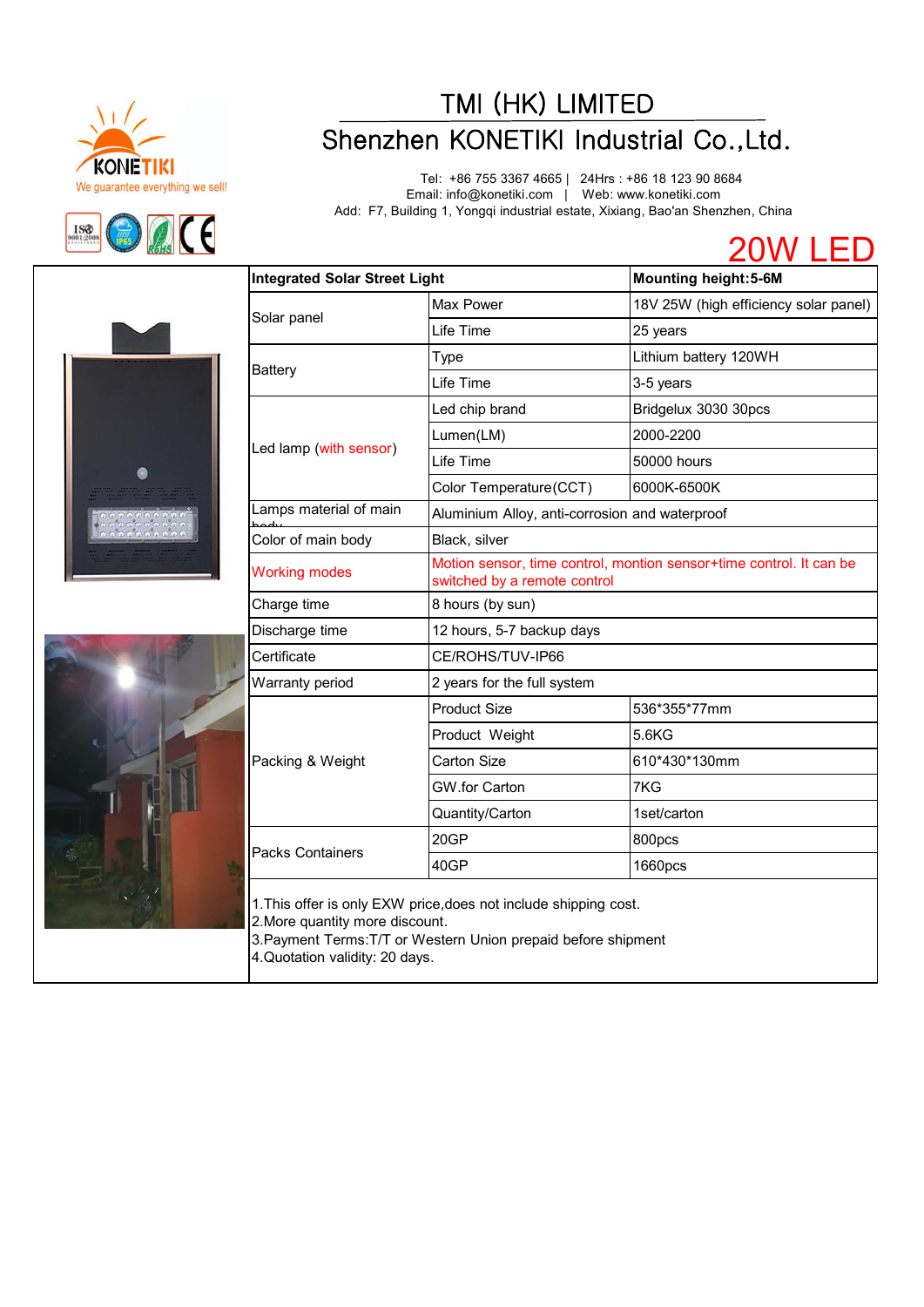

# TMI (HK) LIMITED<br>
We guarantee everything we sell!<br>
Tel: +86 755 3367 4665 | 24Hrs : +86 18 123 90 8684<br>
Email: info@konetiki.com | Web: www.konetiki.com<br>
Add: F7, Building 1, Yongqi industrial estate, Xixiang, Bao'an Shen

Tel: +86 755 3367 4665 | 24Hrs : +86 18 123 90 8684 Email: info@konetiki.com | Web: www.konetiki.com Add: F7, Building 1, Yongqi industrial estate, Xixiang, Bao'an Shenzhen, China





| Integrated Solar Street Light |                                                                                                     | <b>Mounting height:6-7M</b>           |
|-------------------------------|-----------------------------------------------------------------------------------------------------|---------------------------------------|
|                               | Max Power                                                                                           | 18V 30W (high efficiency solar panel) |
| Solar panel                   | Life Time                                                                                           | 25 years                              |
|                               | Type                                                                                                | Lithium battery 145WH                 |
| <b>Battery</b>                | Life Time                                                                                           | 3-5 years                             |
|                               | Led chip brand                                                                                      | Bridgelux 3030 60PCS                  |
|                               | Lumen(LM)                                                                                           | 3000-3400                             |
| Led lamp (with sensor)        | Life Time                                                                                           | 50000 hours                           |
|                               | Color Temperature(CCT)                                                                              | 6000K-6500K                           |
| Lamps material of main        | Aluminium Alloy, anti-corrosion and waterproof                                                      |                                       |
| Color of main body            | Black, silver                                                                                       |                                       |
| <b>Working modes</b>          | Motion sensor, time control, montion sensor+time control. It can be<br>switched by a remote control |                                       |
| Charge time                   | 8 hours (by sun)                                                                                    |                                       |
| Discharge time                | 12 hours, 5-7 backup days                                                                           |                                       |
| Certificate                   | CE/ROHS/TUV-IP66                                                                                    |                                       |
| Warranty period               | 2 years for the full system                                                                         |                                       |
|                               | <b>Product Size</b>                                                                                 | 605*355*156mm                         |
|                               | Product Weight                                                                                      | 6.7KG                                 |
| Packing & Weight              | <b>Carton Size</b>                                                                                  | 690*415*135mm                         |
|                               | GW.for Carton                                                                                       | 8KG                                   |
|                               | Quantity/Carton                                                                                     | 1set/carton                           |
| <b>Packs Containers</b>       | 20GP                                                                                                | 730pcs                                |
|                               | 40GP                                                                                                | 1510pcs                               |

2.More quantity more discount. 3.Payment Terms:T/T or Western Union prepaid before shipment 4.Quotation validity: 20 days.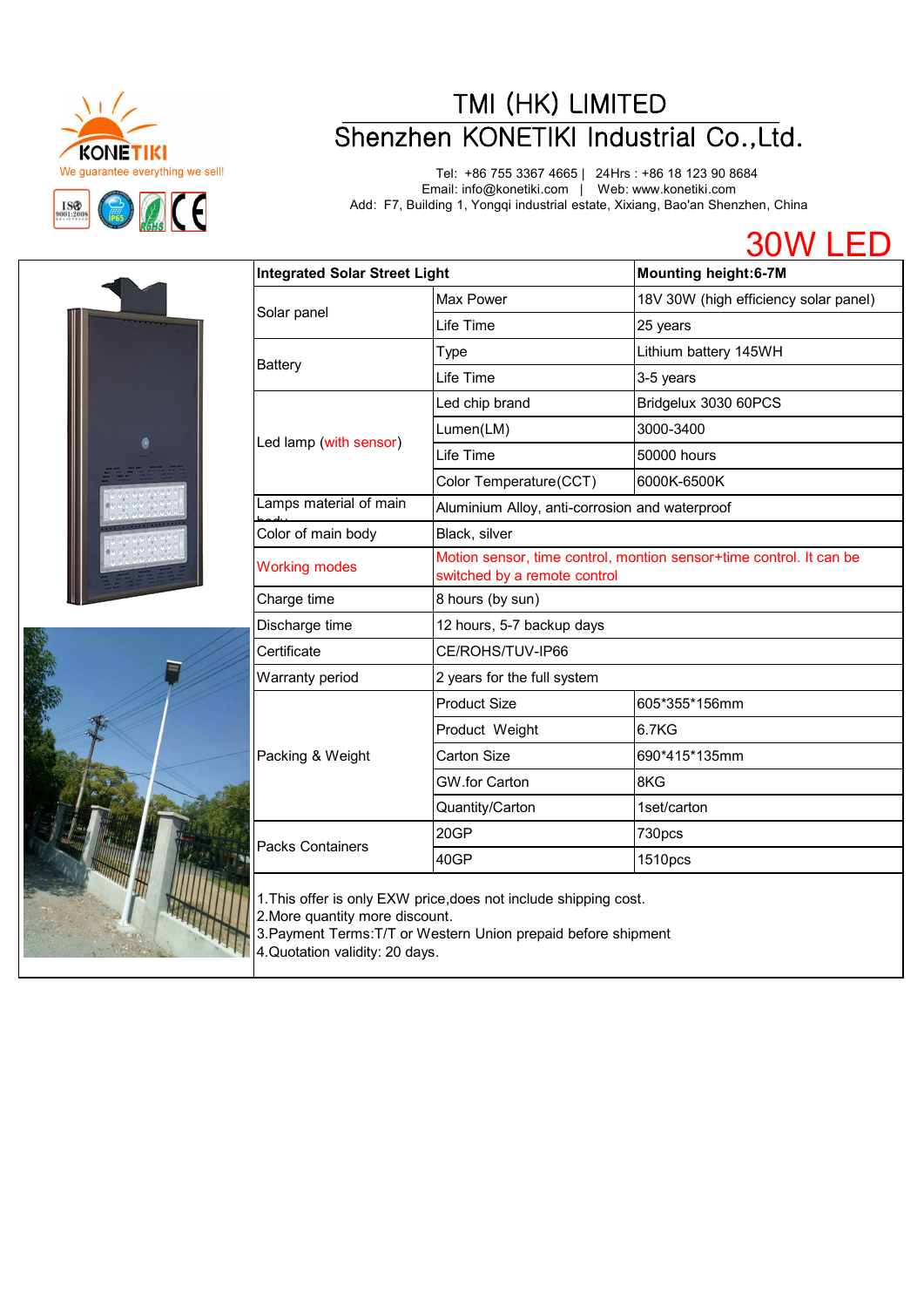

# TMI (HK) LIMITED<br>
Shenzhen KONETIKI Industrial Co.,Ltd.<br>
Tel: +86 755 3367 4665 | 24Hrs : +86 18 123 90 8684<br>
Email: info@konetiki.com | Web: www.konetiki.com<br>
Mad: F7, Building 1, Yongqi industrial estate, Xixiang, Bao'an

Tel: +86 755 3367 4665 | 24Hrs : +86 18 123 90 8684 Email: info@konetiki.com | Web: www.konetiki.com Add: F7, Building 1, Yongqi industrial estate, Xixiang, Bao'an Shenzhen, China





| <b>Integrated Solar Street Light</b> |                                                                                                     | <b>Mounting height:6-7M</b>           |
|--------------------------------------|-----------------------------------------------------------------------------------------------------|---------------------------------------|
|                                      | Max Power                                                                                           | 18V 45W (high efficiency solar panel) |
| Solar panel                          | Life Time                                                                                           | 25 years                              |
|                                      | <b>Type</b>                                                                                         | Lithium battery180WH                  |
| <b>Battery</b>                       | Life Time                                                                                           | 3-5 years                             |
|                                      | Led chip brand                                                                                      | Bridgelux 3030 60PCS                  |
|                                      | Lumen(LM)                                                                                           | 4000-4400                             |
| Led lamp (with sensor)               | Life Time                                                                                           | 50000 hours                           |
|                                      | Color Temperature(CCT)                                                                              | 6000K-6500K                           |
| Lamps material of main               | Aluminium Alloy, anti-corrosion and waterproof                                                      |                                       |
| Color of main body                   | Black, silver                                                                                       |                                       |
| <b>Working modes</b>                 | Motion sensor, time control, montion sensor+time control. It can be<br>switched by a remote control |                                       |
| Charge time                          | 8 hours (by sun)                                                                                    |                                       |
| Discharge time                       | 12 hours, 5-7 backup days                                                                           |                                       |
| Certificate                          | CE/ROHS/TUV-IP66                                                                                    |                                       |
| Warranty period                      | 2 years for the full system                                                                         |                                       |
|                                      | <b>Product Size</b>                                                                                 | 714*355*144mm                         |
| Packing & Weight                     | Product Weight                                                                                      | 9.8KG                                 |
|                                      | <b>Carton Size</b>                                                                                  | 790*400*240mm                         |
|                                      | GW.for Carton                                                                                       | 10.5KG                                |
|                                      | Quantity/Carton                                                                                     | 1set/carton                           |
|                                      | 20GP                                                                                                | 395pcs                                |
| <b>Packs Containers</b>              | 40GP                                                                                                | 825pcs                                |

1.This offer is only EXW price,does not include shipping cost.

2.More quantity more discount.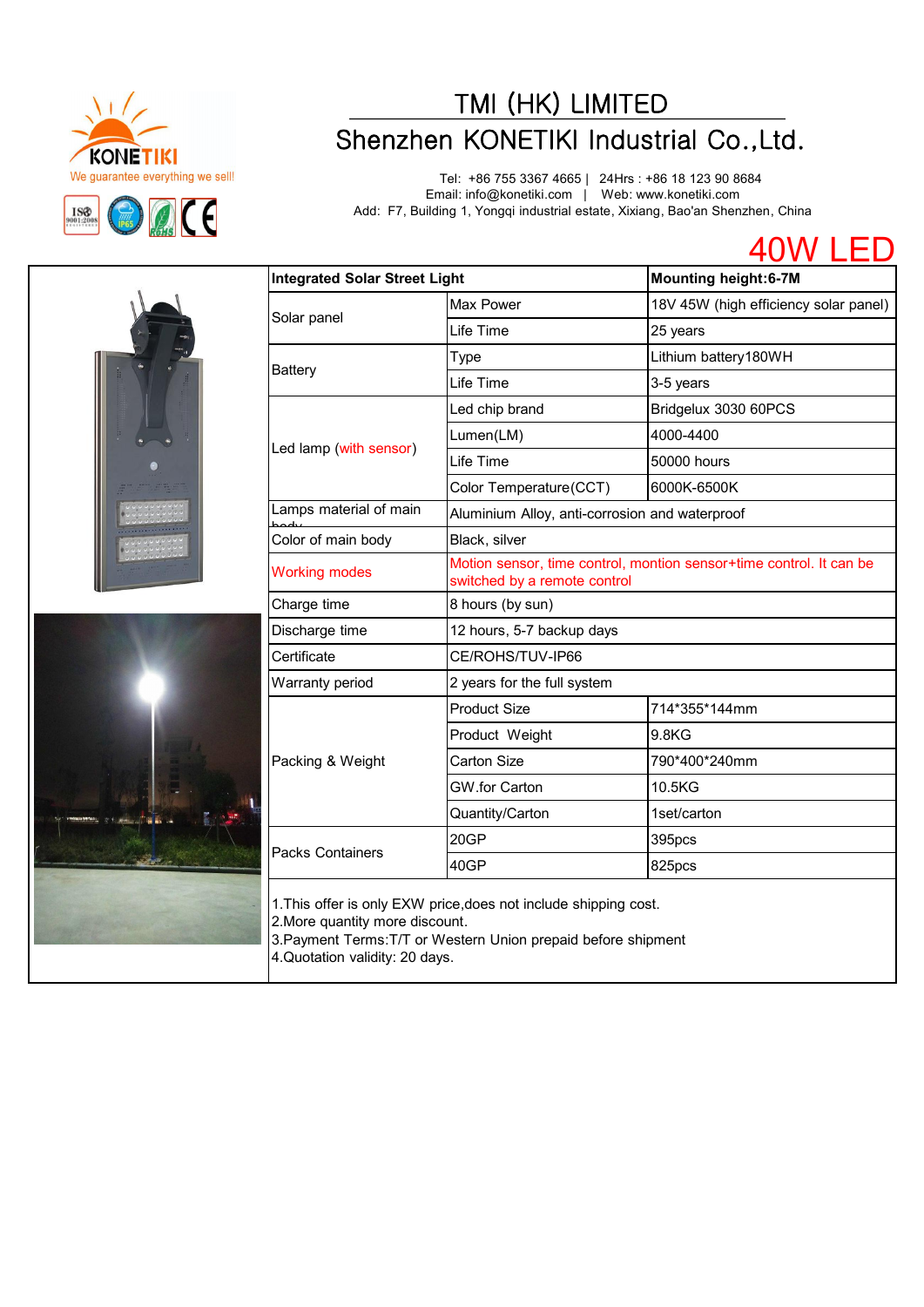

# TMI (HK) LIMITED<br>
We guarantee everything we sell!<br>
Tel: +86 755 3367 4665 | 24Hrs : +86 18 123 90 8684<br>
Email: info@konetiki.com | Web: www.konetiki.com<br>
Madd: F7, Building 1, Yongqi industrial estate, Xixiang, Bao'an She

Tel: +86 755 3367 4665 | 24Hrs : +86 18 123 90 8684 Email: info@konetiki.com | Web: www.konetiki.com Add: F7, Building 1, Yongqi industrial estate, Xixiang, Bao'an Shenzhen, China

60W LED



| <b>Integrated Solar Street Light</b> |                                                                                                     | <b>Mounting height:7-8M</b>           |
|--------------------------------------|-----------------------------------------------------------------------------------------------------|---------------------------------------|
|                                      | Max Power                                                                                           | 18V 60W (high efficiency solar panel) |
| Solar panel                          | Life Time                                                                                           | 25 years                              |
|                                      | Type                                                                                                | Lithium battery 240WH                 |
| <b>Battery</b>                       | Life Time                                                                                           | 3-5 years                             |
|                                      | Led chip brand                                                                                      | Bridgelux 3030 90pcs                  |
|                                      | Lumen(LM)                                                                                           | 6000-6600                             |
| Led lamp (with sensor)               | Life Time                                                                                           | 50000 hours                           |
|                                      | Color Temperature(CCT)                                                                              | 6000K-6500K                           |
| Lamps material of main               | Aluminium Alloy, anti-corrosion and waterproof                                                      |                                       |
| Color of main body                   | Black, silver                                                                                       |                                       |
| <b>Working modes</b>                 | Motion sensor, time control, montion sensor+time control. It can be<br>switched by a remote control |                                       |
| Charge time                          | 8 hours (by sun)                                                                                    |                                       |
| Discharge time                       | 12 hours, 5-7 backup days                                                                           |                                       |
| Certificate                          | CE/ROHS/TUV-IP66                                                                                    |                                       |
| Warranty period                      | 2 years for the full system                                                                         |                                       |
| Packing & Weight                     | <b>Product Size</b>                                                                                 | 834*355*162mm                         |
|                                      | Product Weight                                                                                      | 12KG                                  |
|                                      | Carton Size                                                                                         | 910*430*240mm                         |
|                                      | GW.for Carton                                                                                       | 13KG                                  |
|                                      | Quantity/Carton                                                                                     | 1set/carton                           |
| <b>Packs Containers</b>              | 20GP                                                                                                | 320pcs                                |
|                                      | 40GP                                                                                                | 666pcs                                |

1.This offer is only EXW price,does not include shipping cost.

2.More quantity more discount.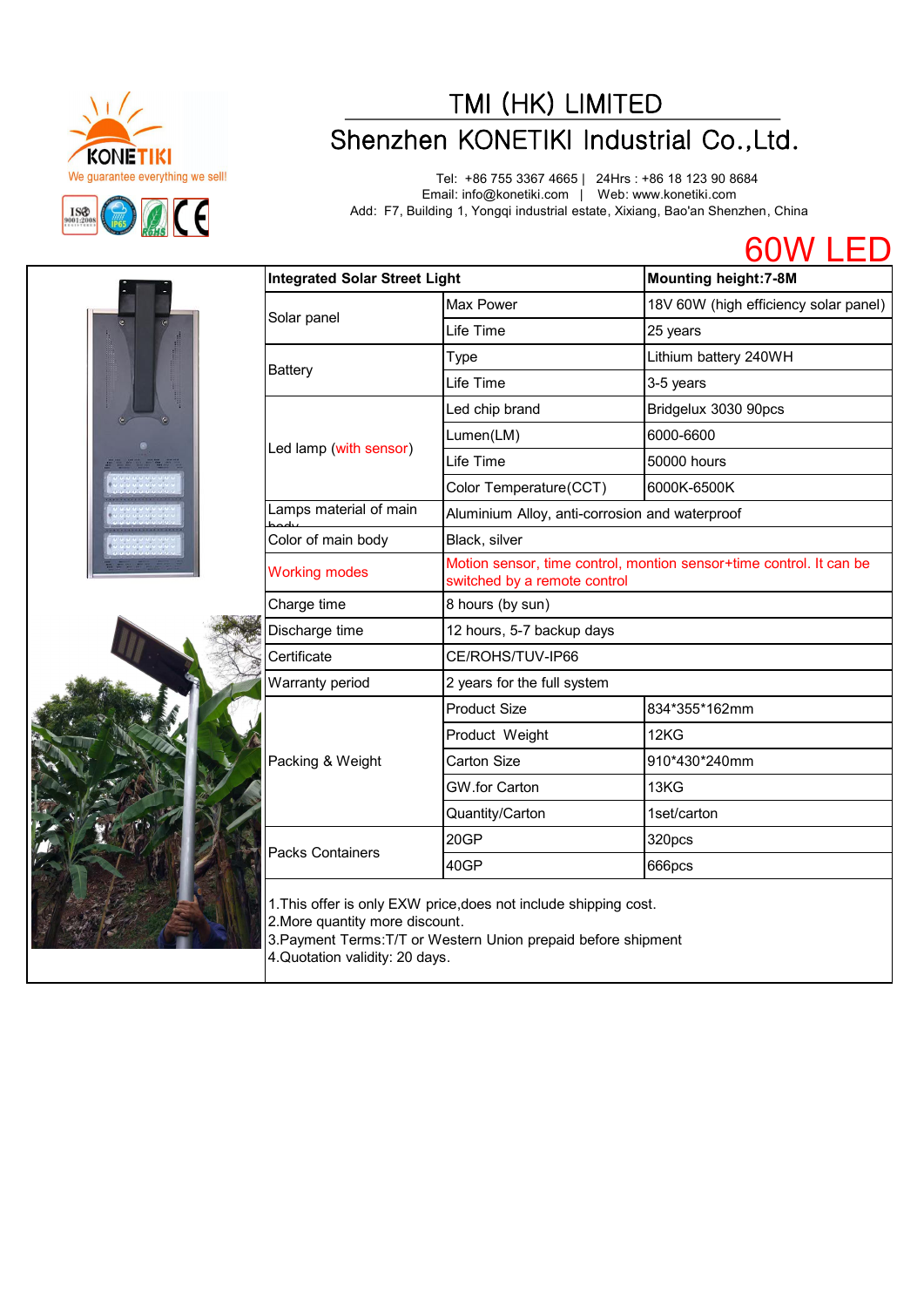

# TMI (HK) LIMITED<br>
Shenzhen KONETIKI Industrial Co.,Ltd.<br>
Tel: +86 755 3367 4665 | 24Hrs : +86 18 123 90 8684<br>
Email: info@konetiki.com | Web: www.konetiki.com<br>
Add: F7, Building 1, Yongqi industrial estate, Xixiang, Bao'an

Tel: +86 755 3367 4665 | 24Hrs : +86 18 123 90 8684 Email: info@konetiki.com | Web: www.konetiki.com Add: F7, Building 1, Yongqi industrial estate, Xixiang, Bao'an Shenzhen, China

80W LED





| <b>Integrated Solar Street Light</b> |                                                                                                     | <b>Mounting height:8-10M</b>          |
|--------------------------------------|-----------------------------------------------------------------------------------------------------|---------------------------------------|
|                                      | Max Power                                                                                           | 18V 72W (high efficiency solar panel) |
| Solar panel                          | Life Time                                                                                           | 25 years                              |
|                                      | Type                                                                                                | Lithium battery 308WH                 |
| <b>Battery</b>                       | Life Time                                                                                           | 3-5 years                             |
|                                      | Led chip brand                                                                                      | Bridgelux 3030 120PCS                 |
|                                      | Lumen(LM)                                                                                           | 8000-8800                             |
| Led lamp(with sensor)                | Life Time                                                                                           | 50000 hours                           |
|                                      | Color Temperature(CCT)                                                                              | 6000K-6500K                           |
| Lamps material of main               | Aluminium Alloy, anti-corrosion and waterproof                                                      |                                       |
| Color of main body                   | Black, silver                                                                                       |                                       |
| <b>Working modes</b>                 | Motion sensor, time control, montion sensor+time control. It can be<br>switched by a remote control |                                       |
| Charge time                          | 8 hours (by sun)                                                                                    |                                       |
| Discharge time                       | 12 hours, 5-7 backup days                                                                           |                                       |
| Certificate                          | CE/ROHS/TUV-IP66                                                                                    |                                       |
| Warranty period                      | 2 years for the full system                                                                         |                                       |
|                                      | <b>Product Size</b>                                                                                 | 1088*355*162mm                        |
| Packing & Weight                     | Product Weight                                                                                      | 13KG                                  |
|                                      | Carton Size                                                                                         | 1120*430*240mm                        |
|                                      | GW.for Carton                                                                                       | 14.5KG                                |
|                                      | Quantity/Carton                                                                                     | 1set/carton                           |
|                                      | 20GP                                                                                                | 270pcs                                |
| <b>Packs Containers</b>              | 40GP                                                                                                | 560pcs                                |

1.This offer is only EXW price,does not include shipping cost.

2.More quantity more discount.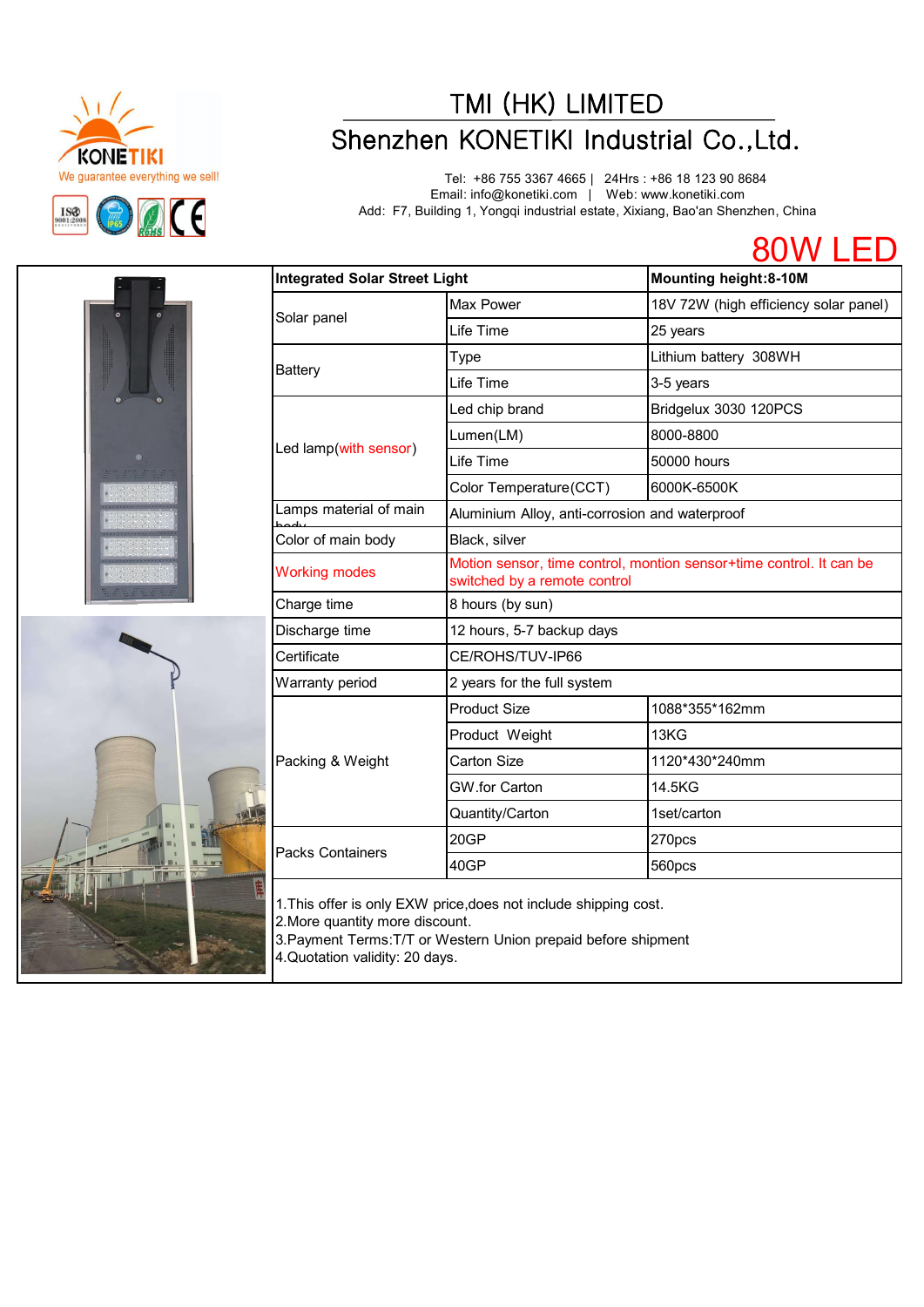

# TMI (HK) LIMITED<br>
We guarantee everything we sell!<br>
Tel: +86 755 3367 4665 | 24Hrs : +86 18 123 90 8684<br>
Email: info@konetiki.com | Web: www.konetiki.com<br>
Add: F7, Building 1, Yongqi industrial estate, Xixiang, Bao'an Shen

Tel: +86 755 3367 4665 | 24Hrs : +86 18 123 90 8684 Email: info@konetiki.com | Web: www.konetiki.com Add: F7, Building 1, Yongqi industrial estate, Xixiang, Bao'an Shenzhen, China



|  | <b>Integrated Solar Street Light</b> |                                                                                                     | <b>Mounting height:8-10M</b>          |
|--|--------------------------------------|-----------------------------------------------------------------------------------------------------|---------------------------------------|
|  | Solar panel                          | Max Power                                                                                           | 18V 90W (high efficiency solar panel) |
|  |                                      | Life Time                                                                                           | 25 years                              |
|  | <b>Battery</b>                       | Type                                                                                                | Lithium battery 384WH                 |
|  |                                      | Life Time                                                                                           | 3-5 years                             |
|  |                                      | Led chip brand                                                                                      | USA Brigdgelux 3030 150PCS            |
|  |                                      | Lumen(LM)                                                                                           | 11000-12000                           |
|  | Led lamp (with sensor)               | Life Time                                                                                           | 50000 hours                           |
|  |                                      | Color Temperature(CCT)                                                                              | 6000K-7000K                           |
|  | Lamps material of main               | Aluminium Alloy, anti-corrosion and waterproof                                                      |                                       |
|  | Color of main body                   | Black, silver                                                                                       |                                       |
|  | <b>Working modes</b>                 | Motion sensor, time control, montion sensor+time control. It can be<br>switched by a remote control |                                       |
|  | Charge time                          | 8 hours (by sun)                                                                                    |                                       |
|  | Discharge time                       | 12 hours, 5-7 backup days                                                                           |                                       |
|  | Certificate                          | CE/ROHS/TUV-IP66                                                                                    |                                       |
|  | Warranty period                      | 2 years for the full system                                                                         |                                       |
|  |                                      | <b>Product Size</b>                                                                                 | 1263*353*162mm                        |
|  | Packing & Weight                     | Product Weight                                                                                      | 14.3KG                                |
|  |                                      | <b>Carton Size</b>                                                                                  | 1280*420*230mm                        |
|  |                                      | GW.for Carton                                                                                       | 16.5KG                                |
|  |                                      | Quantity/Carton                                                                                     | 1set/carton                           |
|  | Packs Containers                     | 20GP                                                                                                | 250pcs                                |
|  |                                      | 40GP                                                                                                | 500pcs                                |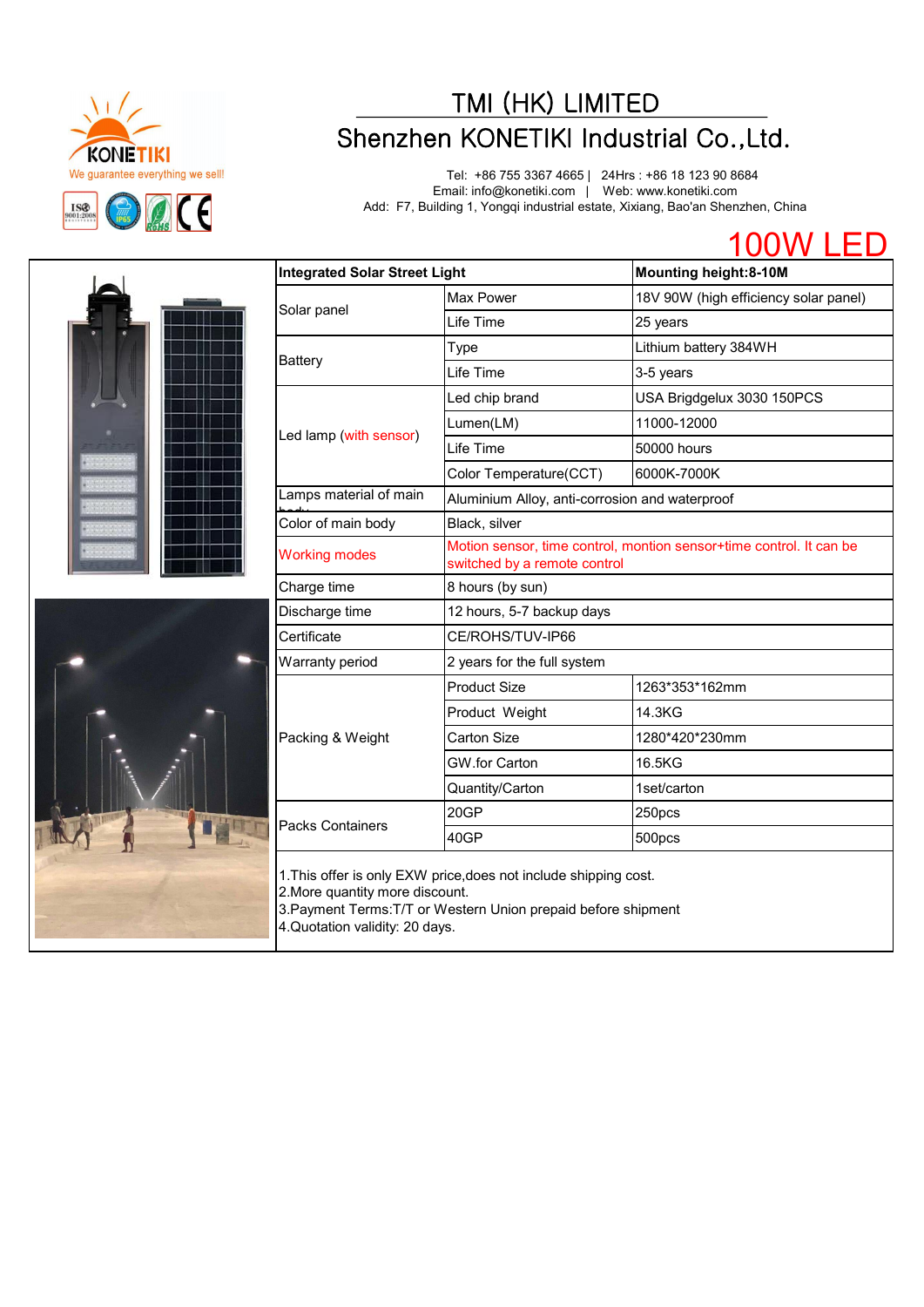

# TMI (HK) LIMITED<br>
We guarantee everything we sell!<br>
Tel: +86 755 3367 4665 | 24Hrs : +86 18 123 90 8684<br>
Email: info@konetiki.com | Web: www.konetiki.com<br>
Add: F7, Building 1, Yongqi industrial estate, Xixiang, Bao'an Shen

Tel: +86 755 3367 4665 | 24Hrs : +86 18 123 90 8684 Email: info@konetiki.com | Web: www.konetiki.com Add: F7, Building 1, Yongqi industrial estate, Xixiang, Bao'an Shenzhen, China





| <b>Integrated Solar Street Light</b> |                                                                                                     | Mounting height:10-12M                 |  |
|--------------------------------------|-----------------------------------------------------------------------------------------------------|----------------------------------------|--|
|                                      | Max Power                                                                                           | 36V 110W (high efficiency solar panel) |  |
| Solar panel                          | Life Time                                                                                           | 25 years                               |  |
|                                      | Type                                                                                                | Lithium battery 460WH                  |  |
| <b>Battery</b>                       | Life Time                                                                                           | 3-5 years                              |  |
|                                      | Led chip brand                                                                                      | USA Brigdgelux 3030 180PCS             |  |
|                                      | Lumen(LM)                                                                                           | 11000-12000                            |  |
| Led lamp (with sensor)               | Life Time                                                                                           | 50000 hours                            |  |
|                                      | Color Temperature(CCT)                                                                              | 6000K-7000K                            |  |
| Lamps material of main               | Aluminium Alloy, anti-corrosion and waterproof                                                      |                                        |  |
| Color of main body                   | Black, silver                                                                                       |                                        |  |
| <b>Working modes</b>                 | Motion sensor, time control, montion sensor+time control. It can be<br>switched by a remote control |                                        |  |
| Charge time                          | 8 hours (by sun)                                                                                    |                                        |  |
| Discharge time                       | 12 hours, 5-7 backup days                                                                           |                                        |  |
| Certificate                          | CE/ROHS/TUV-IP66                                                                                    |                                        |  |
| Warranty period                      | 2 years for the full system                                                                         |                                        |  |
| Packing & Weight                     | Product Size                                                                                        | 1298*600*162mm                         |  |
|                                      | Product Weight                                                                                      | 15.7KG                                 |  |
|                                      | Carton Size                                                                                         | 1358*670*230mm                         |  |
|                                      | GW.for Carton                                                                                       | 18.3KG                                 |  |
|                                      | Quantity/Carton                                                                                     | 1set/carton                            |  |
| <b>Packs Containers</b>              | 20GP                                                                                                | 250pcs                                 |  |
|                                      | 40GP                                                                                                | 500pcs                                 |  |

2.More quantity more discount.

3.Payment Terms:T/T or Western Union prepaid before shipment 4.Quotation validity: 20 days.

## **Features of this series solar lights**

## 1. Multi working modes switched by a remote controller.

Multi-mode intelligent controller: Timer / PIR / Timer+PIR. You can choose the best working mode by yourself according to the specific installation situation through remote control.

## 2. Adjustable angle range: 15°-45°

The angle of the lamp can be adjusted according to the actual installation needs.

There are 3 adjustment holes on the base, you can fix the suitable angle by fixing the corresponding screw hole.